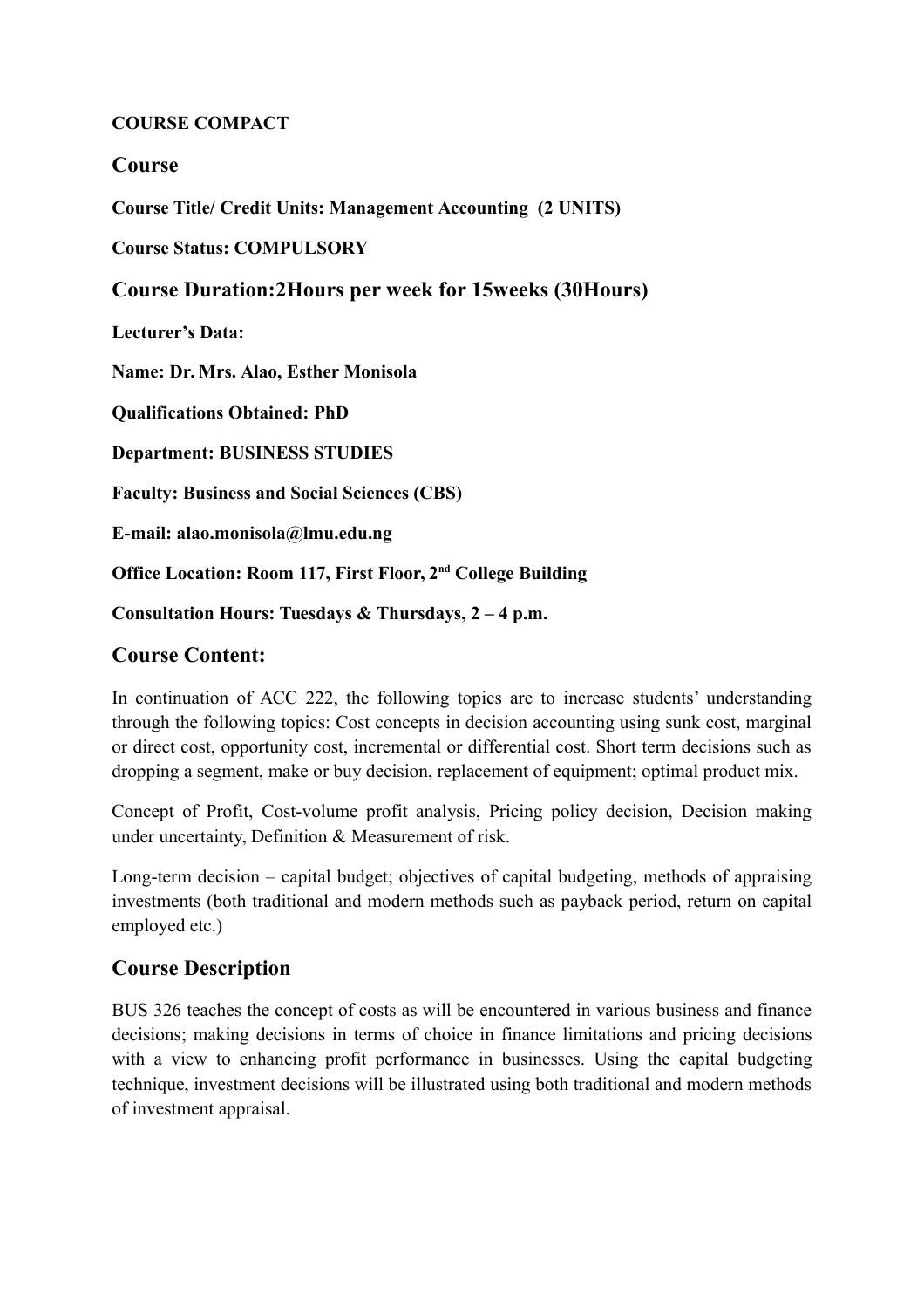# **Course Justification.**

The course takes students into a deeper knowledge of Management Accounting on cost concepts, methods and application in decision making. As business managers, the knowledge acquired will enable a thorough analysis of risks related to the decision being made on investments, pricing decisions and availing the business a rewarding product-mix in the face of scarce resources. Equally, due to the presence of risk and uncertainties in everyday activities, it is important that students understand methods of pre-empting risks in business decisions.

### **Course Objectives / Goals**

On the completion of this course:

- i. Students will be able to appreciate and understand the importance of making decisions that involve cost concepts.
- ii. Students will benefit from and apply the knowledge of the application of pricing methods..
- iii. Students will be able to apply and advice management on investment decisions as it subsists in management accounting processes.
- **iv.** The knowledge acquired will enhance their performance as they enter the business world where they are involved in decision making.
- v. Students' knowledge and understanding of management accounting techniques and practices in business organizations will be examined after the course.

# **Course Requirement**

Students are required to have gone through ACC 222which deals with costing. The previous knowledge will enable students to have a solid basis for this course.

# **Structure of Programme / Method of Grading**

Structure of programme based on course outline and Landmark University grading method

Continuous Assessment (CA) – Test ------ 10% Assignment ------ 10% Students' Presentations ----- 10 % Examination  $(EX)$  -----  $70\%$ **Total ----- 100%**

**Lecture Delivery Strategies:**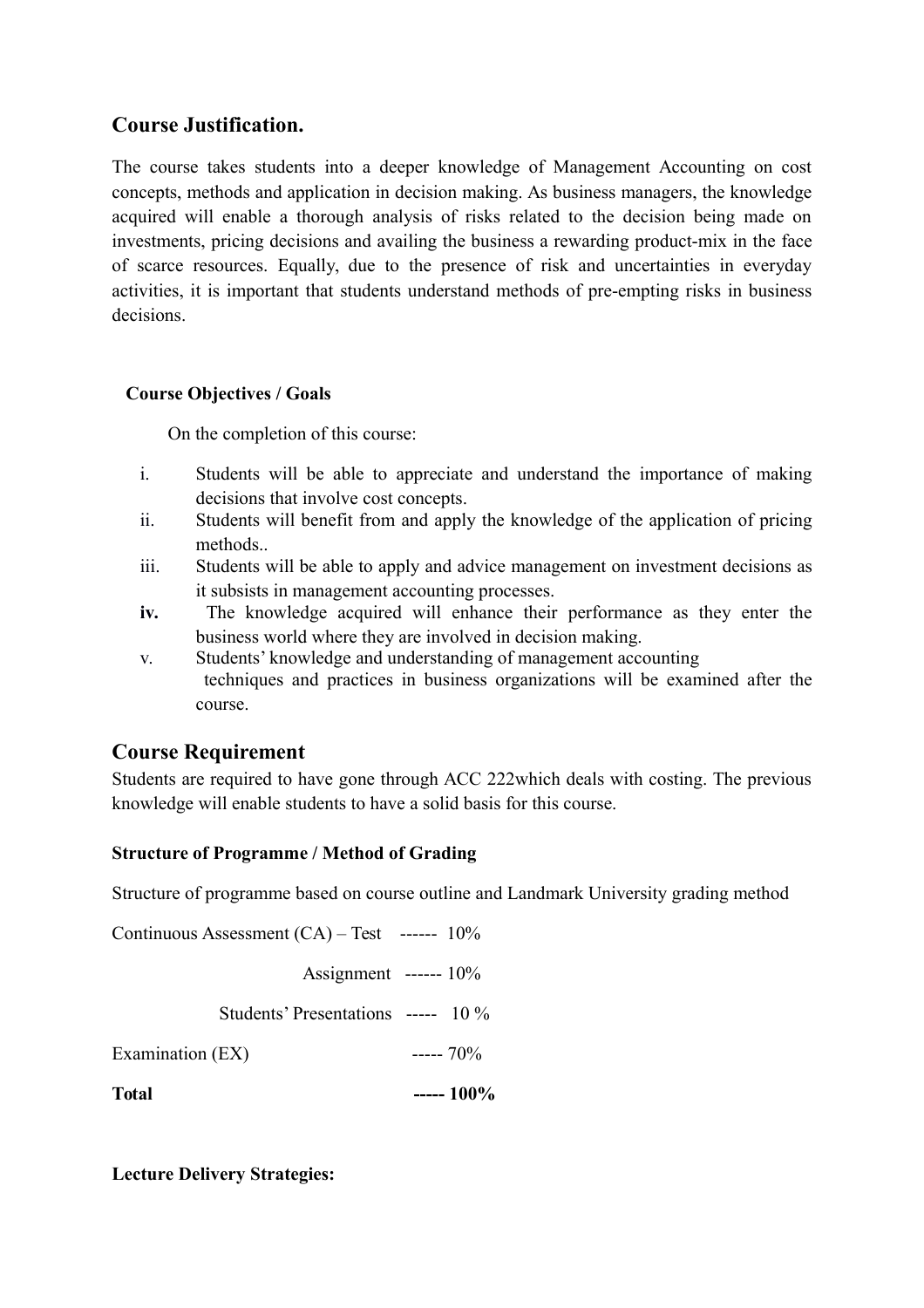After the lecturer's presentations, students are to participate in interactive sections to allow further understanding of the course. There will be tutorial classes in which students practically attempt various problems on the course content. Use of Audio Visuals/projector where required will be helpful as well**.**

### **Lecture Content**

Weeks 1-3 Cost concepts in business decisions, segment decisions-- make or buy

decisions, optimal product –mix and equipment replacement.

- **Objectives: (i).** Students will be able to appreciate and understand the importance of making decisions that involve cost concepts.
	- **(ii)** Students will be able to apply the knowledge of concepts for the purpose

of decision making.

**Description**; Concept of costs as will be encountered in various business and finance decisions; making decisions in terms of choice in finance limitations.

#### **Questions**

- 1. Identify with relevant examples, FIVE concepts in management accounting.
- 2. Give FIVE users of management accounting information.
- 3. State the major differences that distinguish management accounting from financial accounting.
- **Weeks 4-6** Concept of Profit. Cost-volume profit analysis—decision making under uncertainty. Short term decisions such as Pricing policy decisions.
- **Objectives: (i).** Students will benefit from and apply the knowledge of the application of pricing methods..
	- (ii).Students will be able to choose the best of the pricing methods that will be useful for attainment of organization goal.

**Description:** Pricing decisions with a view to enhancing profit performance in businesses

#### **Questions:**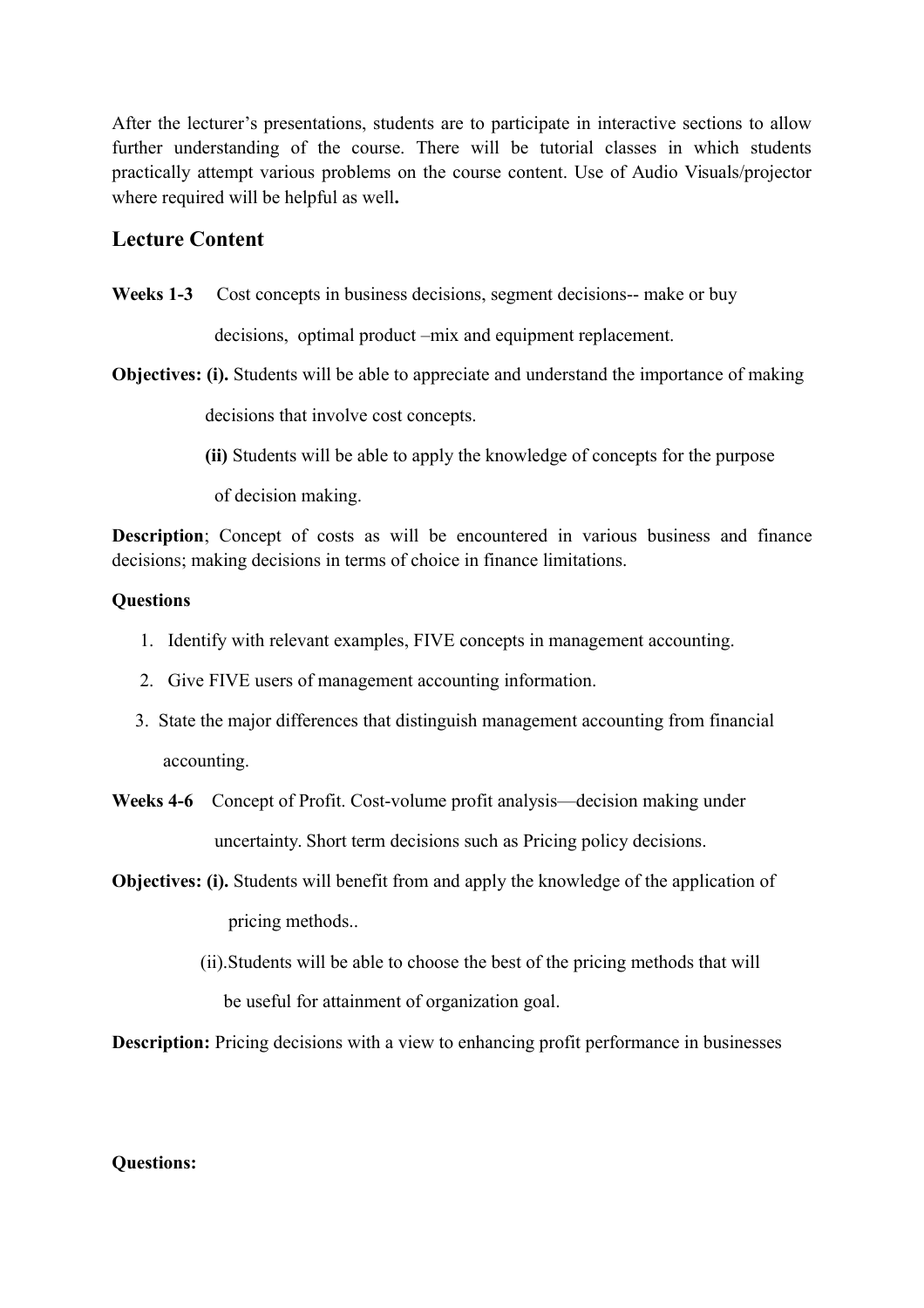### **1. What do you understand by the concept of profit?**

- **2. State the decision rules relevant to the concept.**
- **Weeks 7-8** Risk: Meaning & measurement using Sensitivity analysis, Probability/Expected Value.

**Objective:** (i). Identify various risks militating against attainment of organization objective.

(ii).Apply risk techniques to prevent unnecessary losses to the organization.

**Description:** Definition of risks, types and techniques of computing risks to business

decisions

### **Questions**

- 1. Define risk.
- 2. Enumerate the methods by which risk value is determined.

 **Weeks 9-11** Use of Pay-Back, Return on Investment,

Net Present Value, Internal Rate of Return and

Capital rationing, Methods for Capital Budgeting decisions.

**Objectives: (i).** Students will be able to apply and (ii) advice management on investment

decisions as it subsists in management accounting processes.

**Description:** Calculate using given data, the values of NPV, IRR, Payback etc to guide

management decision**.**

### **Questions**

**1. Compare the different methods used in decision making.[Advantages & Disadvantages]**

**Weeks 12-13** Lease or Buy Decisions.

**Objectives: (i).** Identify various lease options (ii) Apply techniques of cost comparison to determine most beneficial lease option**.**

**Description:** Consider cost of leases focusing on interest charges.

#### **Question**

What do you understand by the term lease? How is it applied?

**Weeks 14-15** Computation and Use of Cost of Capital, Average and Weighted Cost of